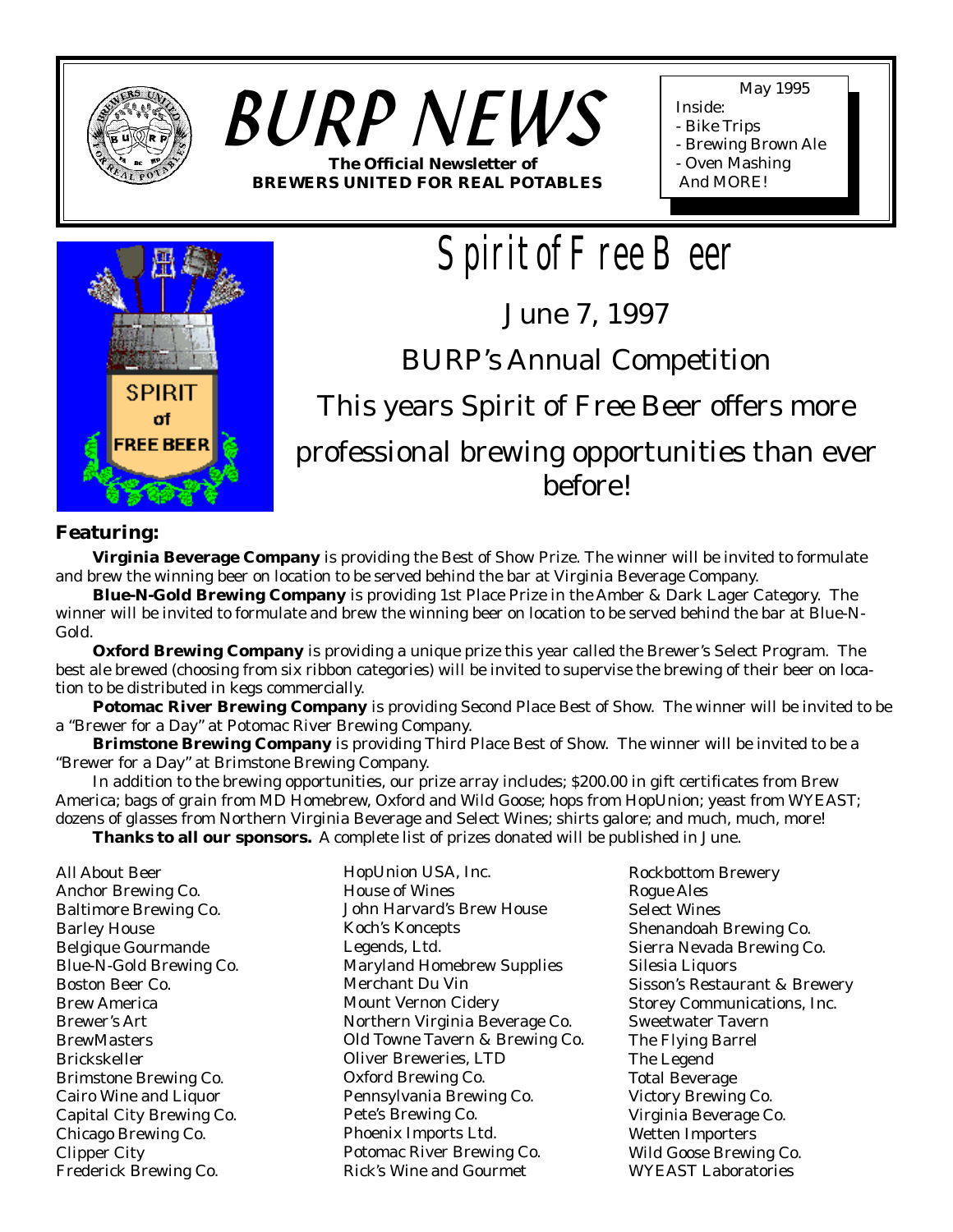

| May $30$ | Spirit of Free Beer entry deadline!      |
|----------|------------------------------------------|
| May 31   | Meeting at Tom and Colleen Cannon's home |
| June 07  | <b>Spirit of Free Beer!</b>              |
| June     | Meeting at Larry and Trish Koch's home   |

# **Is your dining experience lacking if sweat isn't pouring from your forehead?**

# **Do you leave red-hot lip prints when you kiss your honey?**

# **Does death-by-fire sound like the only way to go? Is your chile supply kept under lock and key from small children and wimps?**

If you answered yes to one or more of these questions, run—don't walk—to the May BURP meeting and chili cook-off, May 31, 1997!!

Chili cook-off rules:

Chili must be prepared on-site

Recipe must include at least one bottle of beer (preferably homebrew) Other pertinent facts:

Bring your own portable stove/table/etc. to cook and serve chili from. Bribing potential judges with hot dogs/chili dogs will be frowned upon. Speaking of dogs, Pat and Janet Crowe's chihuahua, a succulent ingredient, is worth extra credit.

Vegetarian chili.......Hello???!!!!...'squeeze me, qu'est ce que c'est? Prizes will be awarded to the top three chilies (popular vote + extra credit for chihuahua meat) and the HOTTEST chili. Can you dethrone last year's champs, Dickhead Brewery?

Winning recipe will be published in the next month's BURP News. The meeting starts at 1:00 pm. Tasting/judging will start at 2:30 pm. Chili cooks may come as early as 10:00 am to start preparing chili. Check out Wendy's column if you're interested in the Pilsner workshop prior to meeting.

# **Burp Officers Officer** Phone

| <b>Fearless Leader</b>     | <b>Tom Cannon</b>     | (703) 204-2256 H |
|----------------------------|-----------------------|------------------|
| Minister of                | <b>Wendy Aaronson</b> | (301) 762-6523 H |
| <b>Education</b>           |                       | (301) 594-5656 W |
| <b>Minister of Culture</b> | <b>Mark Stevens</b>   | (540) 822-4537 H |
| <b>Minister of Truth</b>   | Dan Brown             | (703) 271-6310 H |
| Minister of                | <b>Bill Ridgely</b>   | (703) 971-5744 H |
| Propaganda                 |                       | (301) 827-1391 W |
| <b>Minister of Finance</b> | Doug Kruth            | (703) 671-0857 H |
| Libeerian                  | <b>Bob Cooke</b>      | (703) 451-1540 H |
| Minister of the Web        | <b>Lynn Ashley</b>    | (703) 522-5308 H |

## **CANNON FODDER**

*By Tom Cannon, Fearless Leader.*

If you missed the April meeting at Paul and Jamie Langlie's house, you missed a pretty good gath-



ering. The weather was just starting to turn warm, and it turned out to be a nice day to drink and socialize in the Langlie's back yard. We got some work done too. We had enough entries to give three ribbons in the club Bock competition. We also took BURP entries for the AHA National Homebrew Competition (BURP is paying the mailing costs). What do these two competitions have in common? Well, the winner of the Bock competition goes on to the AHA Bock is Best Club competition with the winning beer accruing points for the Homebrew Club of the Year. The AHA national winners also accrue points for Homebrew Club of the Year. Remember two years ago when BURP finished in a tie for second? Maybe we can do better this year. We'll be sending Lynn Ashley's Maibock off to the club competition and we received 30 BURP entries for the AHA Nationals. Let's hope we do well in the nationals and come in strong in Cleveland for AHA Homebrew Club of the Year.

One thing I was very pleased to see was the amount of homebrew at the April meeting. I've noticed lately that a majority of the beer brought to the monthly meetings has been commercial examples. At the Langlie's house there was lots of commercial beer, but there was also plenty of quality homebrew around. I guess a lot of beers brewed during the favorable winter fermentation months have finally matured. I hope the trend keeps up. This is a homebrew club, remember, not a beer appreciation club (well not as much a beer appreciation club). Current statistics show that the homebrewing phenomenon has peaked. Homebrew supply shops are reporting flat sales, and even the AHA, in their latest Zymurgy issue, is encouraging brewers to bring more friends into the hobby. BURP would like to encourage its members to en-

**See Fodder, Page 4**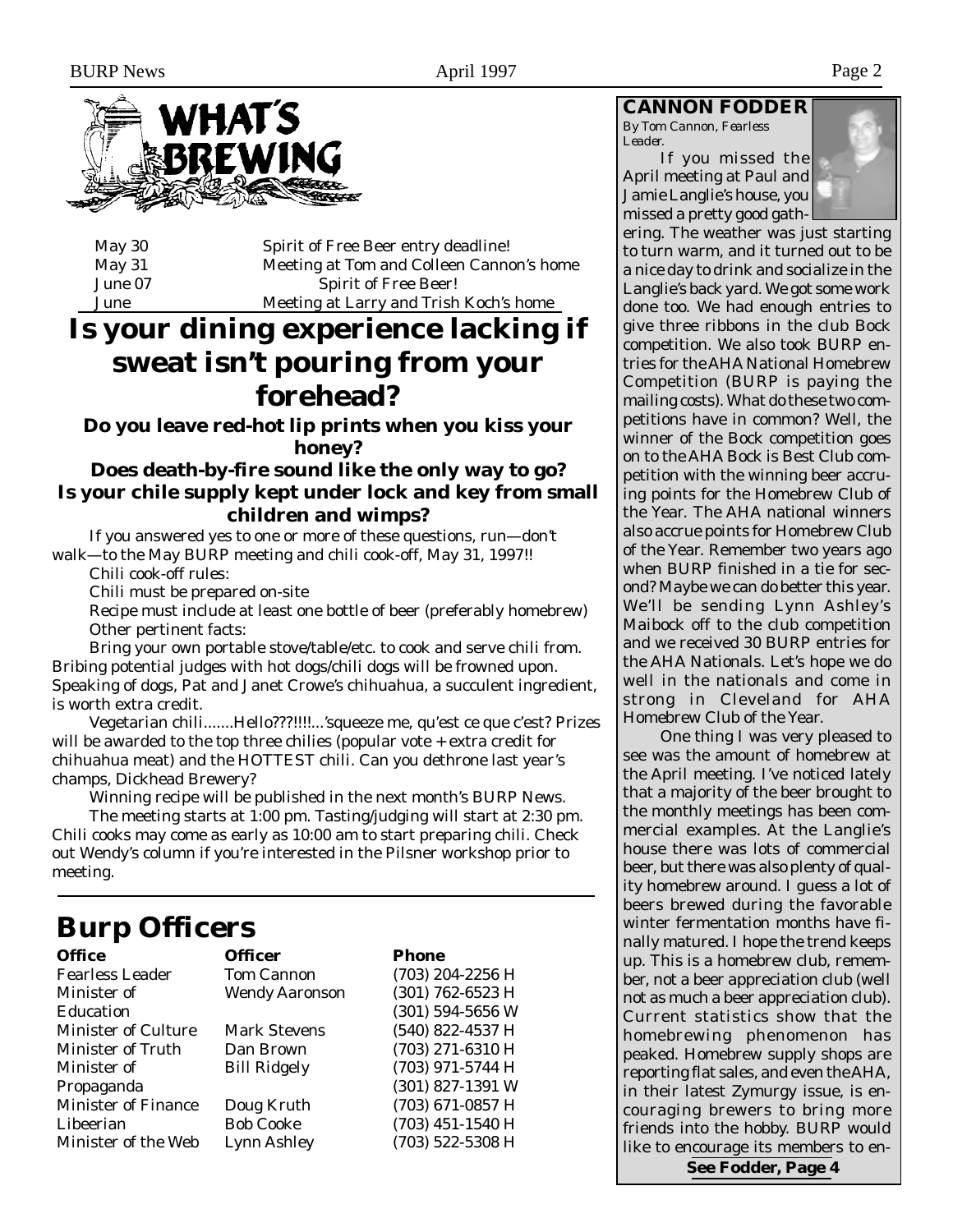## **BALTIMORE BIKE/PUB CRAWL REPORT**

*By Craig Somers and Helen Epps, Leaders*

Eleven BURPers pedaled off to Baltimore from College Park on March 29. Halfway there a thunderstorm drenched the lead pack, but it was Colleen Cannon's three flats that slowed them enough for Ralph Bucca, Helen and I to overtake them a mile shy of the Wharf Rat at Camden Yards where we all quenched our thirsts. As we dismounted, BURP's Fearless Leader and Alison Skeel who both drove up, raised pints of ESB in salute from their sidewalk table. Once everyone had satisfied their craving for beer and food, Gordon Goeke headed off to BBC to meet his wife for dinner and a ride home, while the rest of us washed off road grit in our suites at the Tremont Plaza Hotel.

A table for twelve in front of an ornate fireplace provided an elegant yet cozy atmosphere at The Brewer's Art. Three beers which are brewed on the premises were being served. Their Tripel and Belgian Strong Ale are superb renditions of Flemish masterpieces. Their Dubbel is full bodied and malty, but its identity as a Trappist is vague. A Rodenbach Belgian Red Ale from the tap was the perfect finishing touch for Wendy Aaronson. I too sipped down my ultimate dessert, a draught Kasteel presented in a goblet bearing Kasteel's trademark. After sampling four appetizers and two entrees during dinner, the only dish out of the Belgian cuisine that truly impressed me was the garlic and herb flavored french fries. However, the beers are absolutely splendid.

John and Bev Rynex, Debbie Parshall, Bill Ridgely, Ralph, Alison and Helen were gratified by the fine ales they'd imbibed and headed for their beds. Tom led Colleen, Wendy, Mike Horkan and I in search of other interesting brews. Pitchers of flavorful Rauchbock and of Pils elicited our admiration of the brewmaster's skill at Baltimore Brewing Company. I tottered back to my room lugging a growler of DeGroen's Wheat beer that Tom bought to share at breakfast the

**See: BALTIMORE, Page 4.**

## **APRIL BURP MEETING REPORT**

*By Keith Chamberlin & Andy Anderson*

Whoever picked Saturday the 19th as the date for the April BURP meeting must have an incredibly accurate Farmer's Almanac at their disposal. The weather was simply wonderful and it ensured a large turnout of approximately 75 people to Jamie and Paul Langlie's house in Kensington, MD.

The two food tables were groaning their usual complaint of having to support too much food. However, voracious appetites quickly lessened the tables' loads. Baked ham, Swedish meatballs, roasted garlic heads, homemade spatzel, as well as various salads, beans, and stews ensured there was plenty of good food for all.

There were so many interesting beers that we just had to sample, but ample sampling tends to leave one with a cloudy memory. However, the Hungarian cooked-corn that Steve Marler brought does stand out. (I usually try to avoid vegetables.) Oops! That's not to say that Steve brought vegetables, but rather five different Hungarian lagers from a recent trip. It's always interesting to try something new.

There were quite a few tasty beers to sample. I love the marketing Jim Busch does for Victory: bring a keg of Prima Pils and after one glass I'm

hooked for life. There was an impressive array of Corny kegs as several brewers supplied large quantities of tasty brews.

One wonders how a BURP meeting would ever come to order if not for the deafening cries of "Beer Ye! Beer Ye!" from Delano Dugarm. My ears have only just stopped ringing. Anyway, after all the public service announcements were made, we moved on to the highly anticipated raffle. Colleen Cannon was a big winner in the raffle with three separate prizes (to the accompanying cries of "Fix! Fix! [and we don't mean George]), but Phil Merriwether won the Grand Prize of a Sierra Nevada mirror. This was the first BURP meeting he ever attended, so all you lurking BURP members should take notice: good things happen to those who attend the BURP meetings (and buy raffle tickets.)

Lynne Ashley won the club Bock contest with his winning Maibock which will be sent to the AHA clubonly contest. Second place went to Andy Beaulieu, also for a Maibock, while third place was claimed by Jane Hautanen for her Bock. Make sure you enter your Pilsners in May's competition!

The May BURP Meeting will be at Tom & Colleen Cannon's house. Bring your chili ingredients and your pilsners and don't forget the sunny weather. Hope to see you there!

### **BURP News**

 BURP News is the officail newsletter of Brewers United for Real Potables. It is published monthly, and is written by and for the members of BURP. Subscriptions are covered in the cost of yearly club membership dues, which are currently set at \$15 for individuals and \$20 for couples.

Articles, photographs and artwork of all sorts are welcome. Submissions related to homebrewing beer are more likely to be published than other items. Send items you wish to submit via US mail to Dan Brown, C/O BURP News, 1401 South Edgewood St. #477, Arlington, VA. 22204. Email submissions to brown@brauhaus.org are welcome and encouraged. Please use a commonly available document format, such as ASCII text or MS Word.

BURP News is: Dan Brown, Editor Wendy Aaronson Andy Anderson Lynn Ashley Tom Cannon Keith Chamberlin Bob Cooke

Doug Kruth Helen Epps Becky Pyle Bill Ridgley Craig Somers Mark Stevens Martin M. Wooster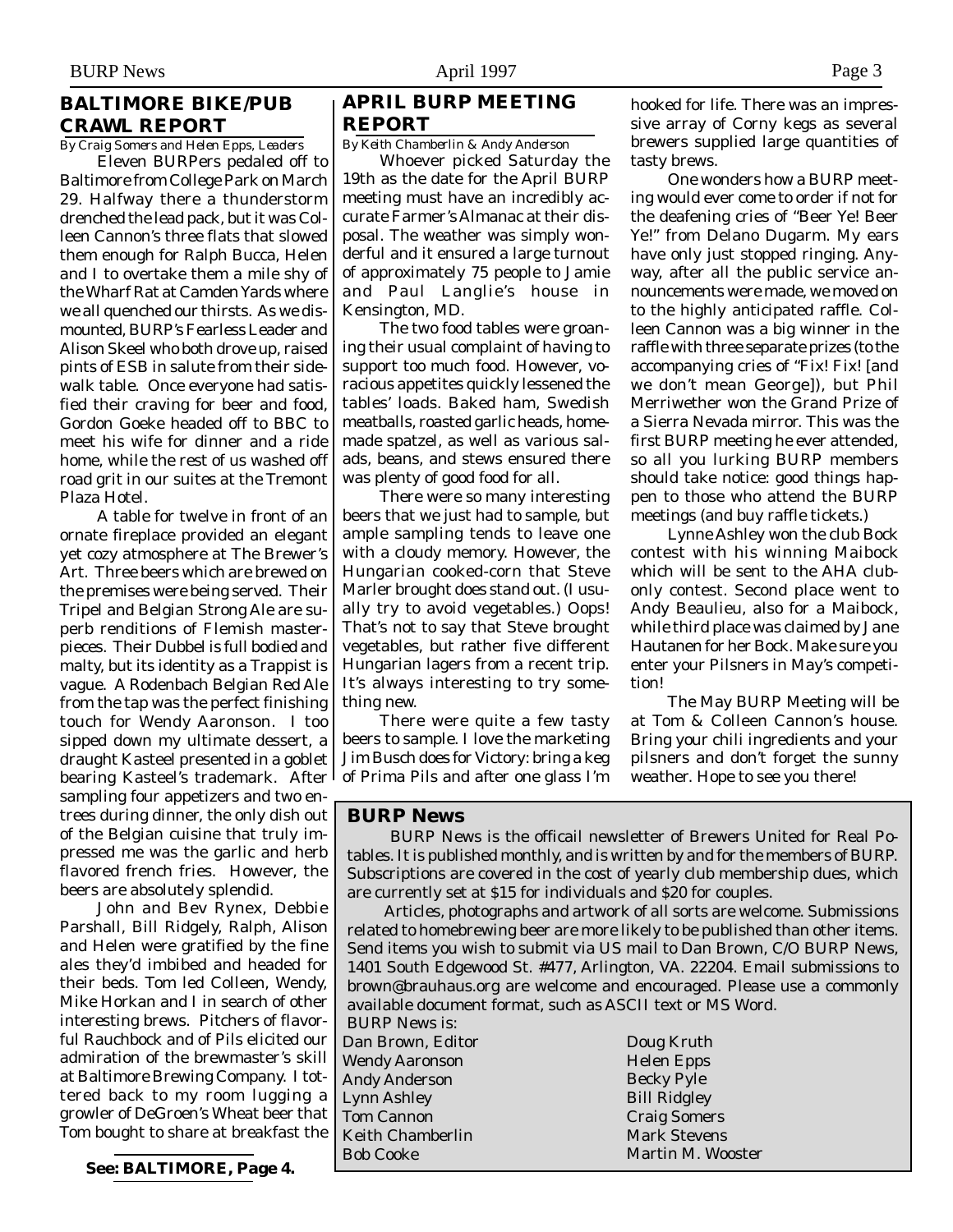# **BURP EDUCATION UPDATE**

*By Wendy Aaronson, Minister of Education* COMMERCIAL PILSNER TASTING - BURP's club competition for May will be pilsners. To prepare for this, Mark Stevens wrote an informative article in last month's newsletter and to further educate ourselves in this style, BURP will sponsor a commercial pilsner tasting. The tasting will be immediately prior to the May 31 meeting at Tom and Colleen Cannon's home, from 12:30 - 1:00. A BJCP judge will lead a discussion of the style and the tasting of 3-4 beers. To avoid distractions, individuals who want to participate in the tasting are expected to arrive shortly before 12:30. Latecomers will not be able to participate after the tasting begins. If interested in participating, please give me a call at 301-762-6523 after May 25 (I'll be out of the country until then) so I can determine how much beer we will need.

WATER SEMINAR - A.J. DeLange has offered to teach a class on water at his home in McLean, VA, on June 29 from 1:00-4:00. In this class, you will learn water chemistry, test a water sample, taste the water used for different beer styles, and learn what you have to do to adjust the water for your particular needs. A.J. has found a neat kit for water testing that doesn't require counting drops. The kit is estimated to cost \$30 and the cost of the class is \$10 which includes a 100 page handout on water. If interested, please give me a call.

YEAST PROPAGATION FOR HOMEBREWERS WORKSHOP - On June 14, from 1:00 - 4:00 pm, the ATCC will be conducting this workshop covering the growth and preservation of

## **UPCOMING BJCP EXAM!**

On July 12 a BJCP Exam will be given in Richmond, VA. Contact Scott Bickham at 410/290-7721 or e-mail bickham@dave.nrl.navy.mil for details. Study guides may be picked up at the May meeting. BJCP information is available on the Internet at: http://www.execpc.com/~ddavison/ bjcp.html.

yeast cultures used in the production of beer. This program is intermediate level and is intended for individuals with some homebrewing experience. The workshop will be limited to 24 participants, so early registration is suggested. The fee is \$30.00 Individuals and \$45.00 Couples (1 set of materials). This workshop will be held at ATCC Headquarters 12301 Parklawn Drive Rockville, MD 20852. Highlights of the workshop will include:

1. A lecture on yeast nutrients and environmental requirements by the Director of ATCC's Mycology Program and yeast consultant to Kirin Beer, Japan.

2. Demonstrations in ATCC's "kitchen laboratory" covering procedures for growing, subculturing, and preserving yeast, including media preparation, sterile technique, slant preparation and inoculation for shortterm culturing, distilled water preservation of yeast for long-term storage, and how to use slants to brew beer.

3. "Hands-on" propagation - All participants will subculture 5 selected yeast strains to take home with them.

4. All participants will receive a workshop packet covering all lecture materials, yeast propagation methods, and a list of vendors and pricing for the yeast culturing supplies.

5. Participants will sample homebrew made from six varieties of yeast: Bavarian lager yeast, Trappist abbey ale yeast, Delbreckii wheat ale yeast, Wyeast 1056 (American Ale Yeast), English cask ale yeast, Brettanomyces bruxellensis (used in Belgian Oud Bruin)

For more information, please contact Mike Graham at 301-460- 0069.

#### **BALTIMORE, From Page 3.**

next morning, while the others ventured off to explore Fells Point.

Alison hosted the group breakfast in her room on Easter morning. Greek cheeses and bread accompanied Saisson Dupont, La Chouffe, Rochefort and the growler of DeGroen's Wheat. The spin back to College Park was a breeze.

### **FODDER, From Page 2.**

joy quality beer, and remember, the best beer is fresh beer, and the freshest you can get is beer you brew yourself.

On the subject of brewing and beer brewing education, our peerless Minister of Education, Wendy Aaronson, publicized a short list of forthcoming BURP educational opportunities (Mash Tun workshops, All Grain Brewing) and asked for feedback. Response has not been flooding in. If you are interested in any of the workshops or classes Wendy is willing to organize, please give her a call or talk to her at a meeting. If nobody shows interest, we won't be holding the workshops, so please let Wendy know. Also, make suggestions as to what kind of education BURP should be providing to its membership. The club has a lot of resources. One of the many things we do well is educate people about beer and brewing.

OK, lots going on at the May meeting. We've got the annual Chili competition, a Pilsner style class in conjunction with the Pilsner club competition and we will be taking entries for BURP's fifth Spirit of Free Beer homebrew competition. So, come on out, enjoy some sunshine, chili, pilsner, and homebrew. I can't think of a better way to spend a late May afternoon.

### **BURP Finances** By: Doug Kruth, Treasurer 4/1/97 Category 4/30/97 *Inflows* Interest Earned \$12.85 *Total Inflows* **\$12.85** *Outflows* Competition SoFB '97 \$494.32

| Membership - G&A             | \$35.61      |  |  |  |
|------------------------------|--------------|--|--|--|
| Newsletter                   | \$221.28     |  |  |  |
| <b>Total Outflows</b>        | \$751.21     |  |  |  |
| <b>Overall Total</b>         | $-$ \$738.36 |  |  |  |
| <b>BURP Account Balances</b> |              |  |  |  |
| Cash                         | <b>SO.00</b> |  |  |  |
| Payable                      | \$0.00       |  |  |  |
| Receivable                   | \$5.00       |  |  |  |
| Savings                      | \$3,079.54   |  |  |  |
| Checking                     | \$2426.28    |  |  |  |
| Networth                     | \$5510.82    |  |  |  |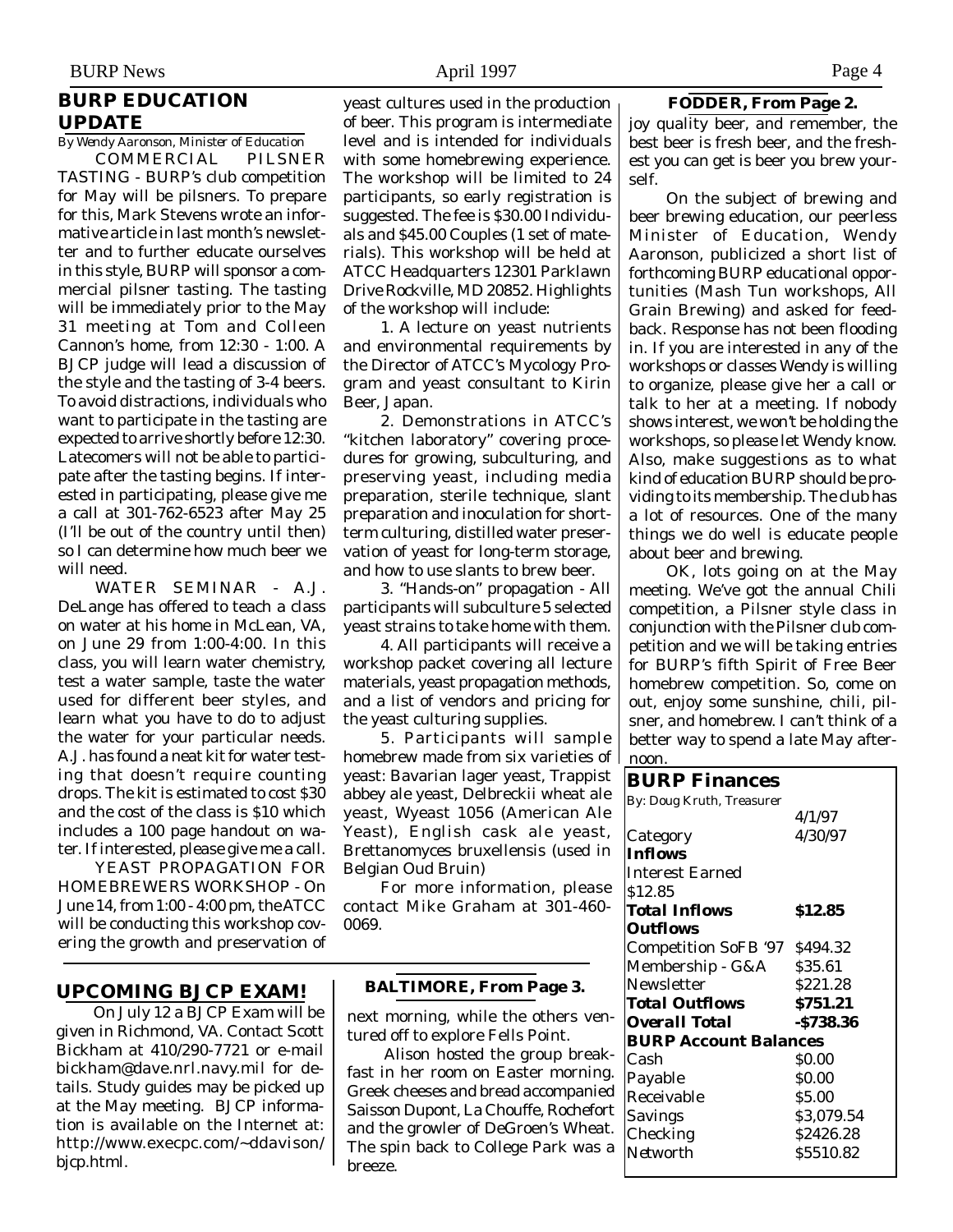## **Brewing the June Competitnion Style: Brown Ale**

*By Mark Stevens, Minister of Culture*

The June BURP club competition style is brown ale. Here are the style parameters we will use:

Mild, OG: 1030-1038, IBU: 10-24 English Brown, OG: 1040-1050, IBU: 15-30

American Brown, OG: 1040- 1060, IBU: 25-60

I know there are a lot of good brown ales and milds being brewed in the club, because I taste them at almost every meeting. Brown ale is a fairly commonly-brewed style and there are some interesting variations that it can take.

Let's start off looking at mild. Jackson talks about mild as being the counterpoint to bitter. Whereas bitter is notably hoppy, mild is notably malty. While modern milds are commonly low-gravity, low-alcohol beers, commercial examples can be found with starting gravities in the 1060 range. Other brewing texts indicate that mild once enjoyed quite a wide density range, but that over the past few decades, it has been watered down to today's common 1030+ range. The 1060+ milds are quite delicious, but I don't recommend that people brew beers like that for competitions, since homebrew judges expect lighter brews.

In his new book, "Designing Great Beers", Ray Daniels describes the color range of mild as being wider than most homebrew competition guidelines allow. Daniels says that the average color is 18 SRM, with some examples being as dark as 50. The grain bill for a mild will typically be pale malt with crystal, and then possibly some darker grains for color: usually chocolate, black, or roast barley. Adjuncts are sometimes added (most often wheat at about 5%). Some type of cane sugar or syrup is common. The most common mix for a mild is pale, crystal, and chocolate. Pale at about 75%, crystal at about 8%, chocolate at about 6%, and sugar at about 12%. Hopping rates are, of course, low and typically include varieties such as Fuggles or Goldings.

Roger Protz takes the interesting viewpoint that brown ales are simply bottled versions of mild. (Along the lines of those who feel pale ale is really a bottled bitter). Protz may be right, but for the purposes of homebrew competitions in the U.S., a brown ale will have more body and a higher starting gravity than a mild. In his comparison of commercial recipes, Daniels found that a difference of 0.010 between mild and brown ale starting gravities was common. One significant difference that Daniels found between mild and brown ale recipes was that while sugars were commonly added to milds, they were uncommon among browns. A typical grain bill for a brown ale might be pale at 82%, crystal at 15% and chocolate at 3%. Low hopping is common in all brown ale styles, (except American brown). If you are an extract brewer, avoid the temptation to use too much dark malt extract. You will probably do better with a base of light extract used in conjunction with crystal and chocolate malt for steeping. Usually, hops are added only in the boil, with no late aroma additions. American brown ales, such as Pete's Wicked Ale or Brooklyn Brown, are more assertively hopped and are likely to use varieties such as Cascade. American browns are also likely to use a late addition for aroma.

What do judges look for in these styles in the competition setting? Generally, a fairly light-bodied beer with a good malt flavor. Common flaws noted on judging score sheets include excessive gravity (closer to porter or stout), excessive color (most want a lighter brown, along the lines of Newcastle), or excessive hopping (although American browns can have more hops than English). Watch out for these bugaboos, and you should do well.

Further Reading:

Daniels, Ray, "Designing Great Beers", Brewers Publications, 1996.

Here's a simple all-grain recipe for an American Brown ale that I brewed in late February. It's got a fairly light body, and I think the hopping is about right. Although I used a dry yeast for this, any clean ale yeast, such as Wyeast 1056, will work well. I'm going to enter this beer in the contest, so see if you can beat me.

American Brown 5 gallons 7 pounds pale malt 1/2 pound crystal malt 1/4 pound chocolate malt 1/2 pound Munich malt 1 ounce Cascade, boil 1/2 ounce Cascade, finish Irish moss Windsor ale yeast Single-step infusion mash at

about 152 until conversion. Sparge to get about 6 gallons. Bring to boil and add 1 ounce Cascade. Boil about 60 minutes. Add Irish moss in last 15 minutes of boil. Turn off heat and add 1/2 ounce Cascade for finish. Force chill to 60 and pitch yeast. Ferment until kraeusen drops (3-4 days) and rack to secondary for one week. Keg or bottle as usual.

# **Rock Bottom Brewpub Bike Trip**

*By Craig Somers*

Meet at Theodore Roosevelt Island parking lot on Sunday, June 15, at Noon for a 32 mile round-trip ride to the recently opened Rock Bottom Brewpub in Bethesda, MD. This trip is primarily on bicycle trails (Rock Creek Trail, Sligo Creek Trail, and Capital Crescent Trail) with some connections on residential streets. We should arrive at the brewpub around 2:30PM, and invite

non-cyclists to join us there. Roosevelt Island parking lot is along the George Washington Parkway in Arlington, VA, just below Rosslyn. It is between the Theodore Roosevelt Bridge and Key Bridge, and can be accessed from the northbound lane of the parkway only. Those persons wishing a shorter bike ride can call for suggestions. Leaders: Helen Epps at 202- 363-1278 or Craig Somers at 202-224- 5957 (evenings).

Email:

Craig\_Somers@service.senate.gov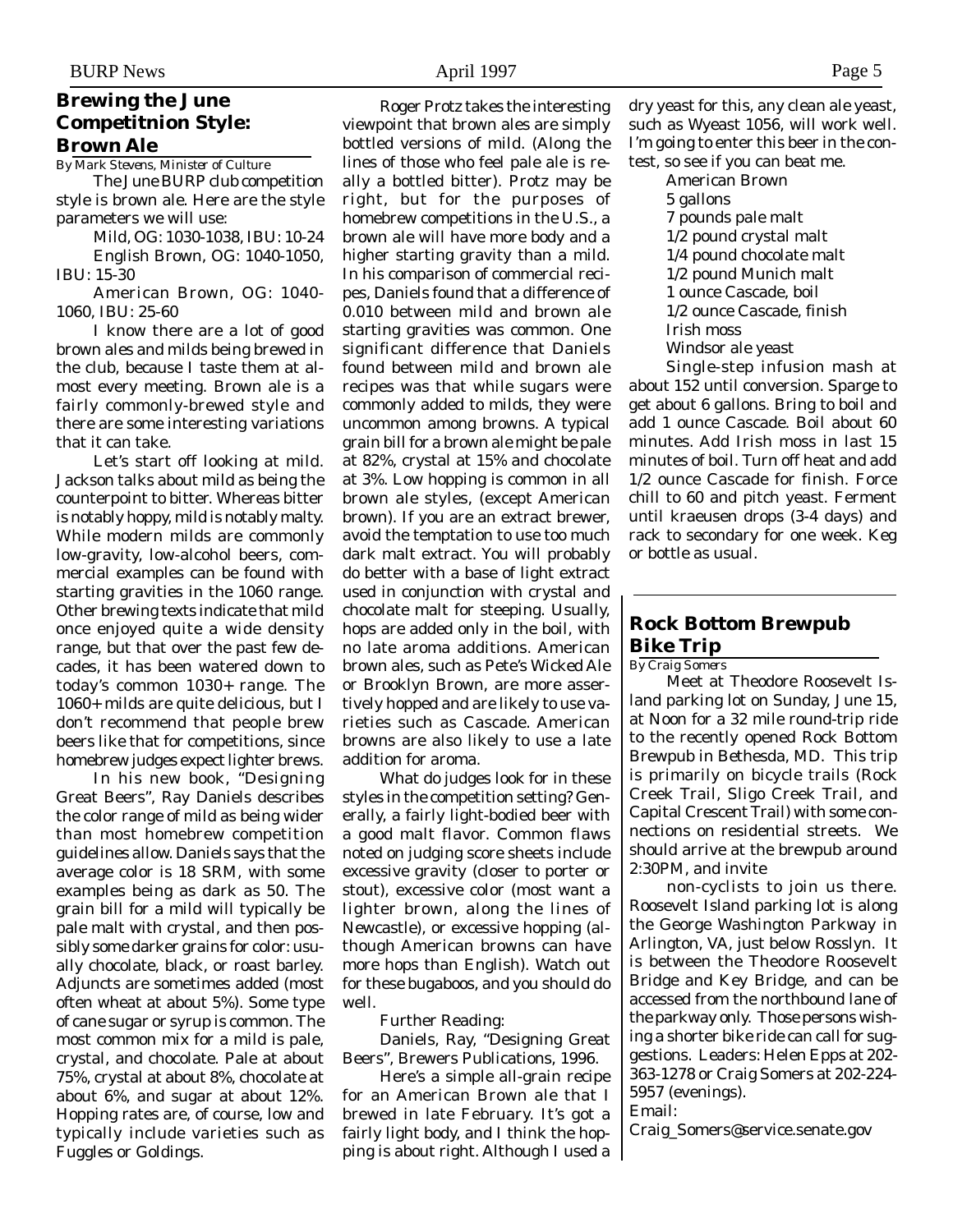## **Club Competitions**

*By Mark Stevens, Minister of Culture*

Turnout for the April bock competition was a bit light, but we still managed to get some tasty brews competing for ribbons and the right to represent BURP in the AHA "Bock is Best" club-only competition. Congratulations to those brewers who entered, and thanks to those who judged. The winners this month were:

1st place: Lynn Ashley, with a maibock

2nd place: Andy Beaulieu, with a maibock

3rd place: Jane Hautenan, with a bock

Next month's club competition style is pilsner (should go great with chili). Here are the style guidelines that we'll use:

Bohemian Pilsner, OG: 1044- 1056, IBU: 25-40, Color: 3-5 SRM

German Pilsner: OG: 1044-1050, IBU: 30-45, Color: 3-4 SRM

Dutch-Scandinavian Pilsner:

OG: 1044-1050, IBU: 25-35, Color: 2-4 American Lager: OG: 1035-1050, IBU: 8-22, Color: 2-8

Pre-Prohibition: OG: 1050-1070, IBU: 25-40, Color: 4-8

Several BURPers are entering beers in the AHA NHC. We got over 20 entries dropped off at the meeting, and several other brewers said they'd send entries independently. Good luck to everyone!

Also keep in mind that Spirit of Free Beer entries should be brought to the next meeting!!

### **NEW MEMBEERS**

*By Bill Ridgeley, Minister of Propoganda*

Welcome this month to Stephen Brickel of Arlington, Roger Brown of Ames, IA (father of our illustrious newsletter editor), David Preve & Susan Tennille of Alexandria, and Michael Rudolph & Betty Johnston of the District.

Hope to see you all at upcoming meetings (perhaps even Roger!) [Maybe May 31! Ed.]

#### **BURP Net Report**

*By Lynn Ashley, Minister of the Web*

CALL FOR BREWING PAPERS! Want your brewing articles published on the web? Oh, you don't have a web site and haven't the time to learn html? Well, BURP Net has space available for your publications and I'll work with you to get your brewing pages up for the world to see!

As an incentive for you brewing authors, on a space and time available basis, I will even set you up with a simple homepage to link to your publications. Best of all, your homepage will have a www.burp.org URL address.

The 'Brew Links' pages on BURP Net are being expanded. In addition to the BURP members' homepages and publications mentioned above, we are providing links to other members' websites. If you want to see a link to your homepage on BURP Net, just let send me your URL address.

Recent visitors to BURP Net have also seen other changes. As BURP Net expands, "time-to-load" issues make it unreasonable to keep adding items to the first page. To reduce load time, news items and other content are being moved to other pages. A complete site menu is now located directly under the BURP logo on the first page.

Other changes include the addition of 'BJCP' information and the listing of brewing 'Technical Seminars'. The 'Local Suppliers' page has been expanded to list hours of operation and BURP member discount information.

As in the past, the 'BURP Calendar' and 'Winning Brewers' pages are given priority. Recently, I was going through the early BURP newsletters and ran across the issue which covered the very first BURP Club Competition in April 1983. It contained a photograph of the winning brewers. For a bit of BURP nostalgia, go to the end of the 'Winning Brewers' page and click on 'BURP's First Club Competition'.

Sorry that we were not able to provide BURP Net as promised for the last meeting. We hope to have it available for you to surf at the May meeting at Tom and Colleen's.

## **Frederick Brewing Needs Reps**

*By Jonathan Gambill, Frederick Brewing* Dear BURPers:

I am writing from Frederick Brewing Co., in Frederick, Maryland, we brew Blue Ridge Beers and Hempen Ale. As we continue to expand our distribution network we are in need of individuals knowlegeable about beer who are interested in working with our salespeople, and myself, to promote our beers.

We are seeking individuals to represent Frederick Brewing Company at festivals, tastings, promotional evenings at restaurants and bars, etc. Each event would last roughly four hours, typically on weekends or in the evenings. Pay is \$25 per event, plus mileage.

This is a great opportunity to earn some extra cash, to build your resume, and to enjoy great beer! All applicants must over 21 and have a car.

If you are interested, please contact me ASAP. Cheers! Jonathan Gambill, Frederick Brewing Co., 4607 Wedgewood Blvd., Frederick, MD 21701. Phone: (888)258-7378, ext. 122 Fax: (301)694-2971

Blue Ridge Beers and Hempen Ale

http://www.fredbrew.com & http://www.hempenale.com

Although the forms were submitted over a month ago, the internet domain re-registration of burp.org does not appear to be complete. Fortunately only a few internet service providers appear to have a problem. If you experience a "no DNS entry" error when attempting to access http:// www.burp.org/, then use BURP Net's IP address: http://206.239.180.32/.

Well, I'll close for this month. I'd like to thank Jon Feist for his constructive comments on BURP Net. And as always if you know of beer-related events, which BURPer's would like to know about, please send them to me for inclusion in the BURP Calendar.

BURP Net:

http://www.burp.org/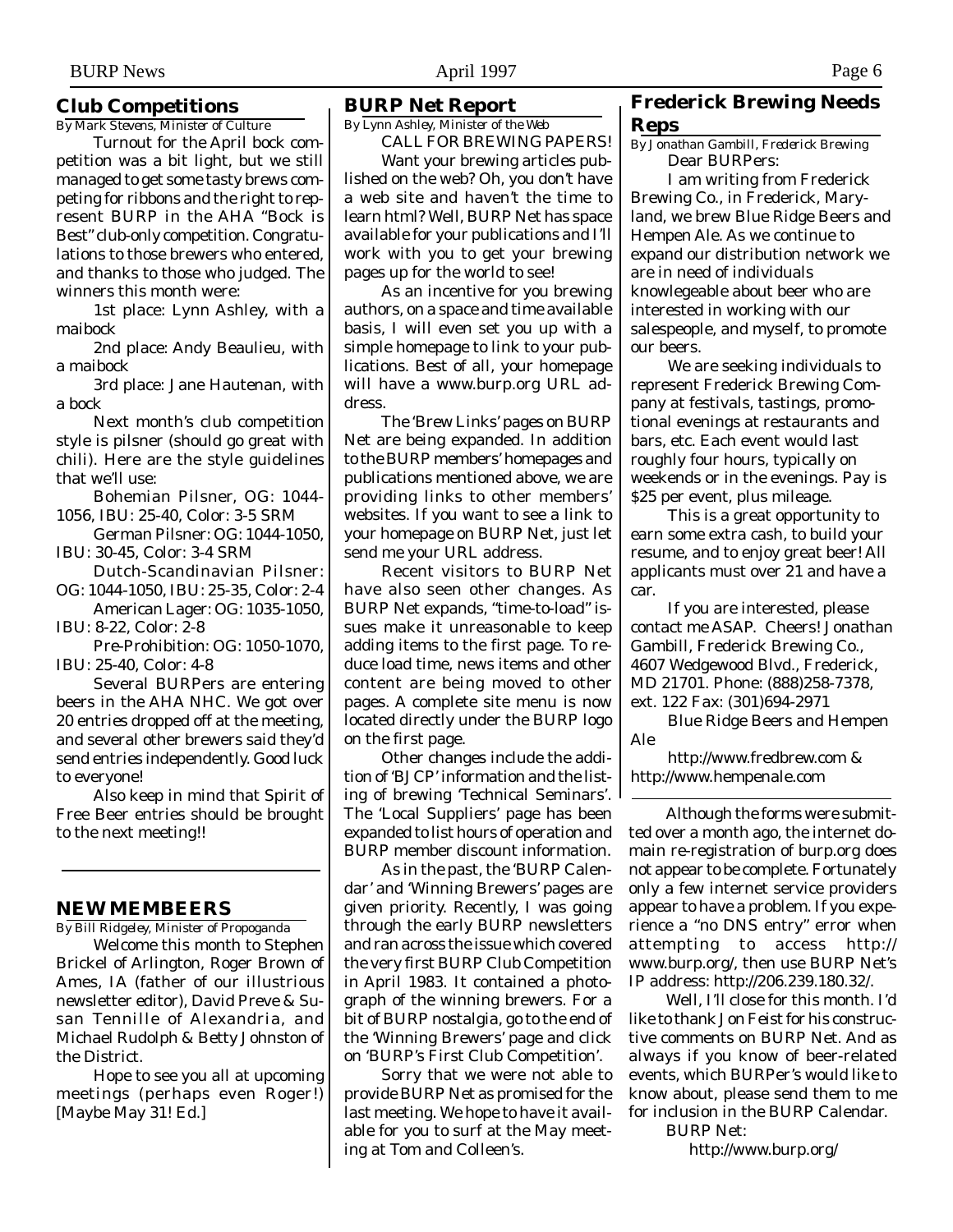## **All Grain Brewing; Simple Cheap and Easy**

*By Keith Chamberlin*

I'm continually amazed at how many people think that all grain mashing is difficult or time consuming. Well, OK, it is a little time consuming but there are intervals during the mashing that you can do other things. A lot of times while I'm mashing I'll run out to the store to pick up some things or do some chores around the house. I won't beat around the mash tun but will get right to the specifics of how I brew. At least one or two people have said they like my beer and I'm grateful for those few! I took a lot of ideas from what I read and what I've seen people do and developed my process to fit my capabilities at home. Let's start off.

Mashing. We'll take the simple case of single infusion. I put water, most of the time straight tap water, in a 33 qt enamel on steel pot, you know, the ones that looked like they are crab steamers. Use approximately 1 qt per lb of grain, and heat that to approximately 17-18 degrees above your desired mash temp. This is best done on a propane cooker, OUTSIDE. When you reach temperature, slowly mix in the grain while stirring the pot. Try-

## **Review of Two Beer Books**

*By Martin Morse Wooster*

Patrick Higgins, Maura Kate Kilgore, and Paul Hertlein. The Homebrewer's Recipe Guide: More than 175 Original Beer Recipes, Including Magnificent Pale Ales, Ambers, Stouts, Lagers, and Seasonal Beers, Plus Tips From the Master Brewers.

Simon and Schuster/Fireside. 207 p. \$12.

Lucy Saunders. Cooking With Beer: Taste-Tempting Recipes and Creative Ideas for Matching Beer & Food. Time-Life. 134 p. \$12.95.

1996 marked the year when major publishers finally decided that beer books were worth publishing. There have been some beer writers, particularly Michael Jackson (for one of his books) and Charlie Papazian, who were able to convince New York publishers to give them advances. But most of the time the competent beer

ing to avoid any balling of the grain. Once thoroughly mixed in, check your temp. If you are under, turn the propane back on and stir until temp is reached, allow for a little over shoot, the temp will continue to rise a little after you turn off the propane. In the mean time turn on the oven, yes, the oven. The 33 qt pot fits nicely in my oven with the middle rack removed. Do a check fit before you start mashing!! I set the oven to 150-200 degrees. This range will keep the mash temp stable for quite a long time. Let sit in the oven for about an hour, more if you like, or less if you are doing a higher saccharification rest. After conversion, heat the mash up to 168-170 degrees to kill off the enzymes. This called a mash-off or mash out.

Lautering. Use Phil's Lautering System, or a double bucket type lautering setup by ladling the mash into the lauter tun. Use enough of hot water for a foundation that will just cover the false bottom as you may get a stuck lauter otherwise. Now start heating the sparge water and in parallel, clean the mash tun out as this will be your boil kettle a little later, start recirculating the wort to get it clear. By now the sparge water should be ready. Put the water into the hot

book from a big publisher was a rarity.

 Go into the drinks section of a major bookstore today and you'll find nearly a dozen 1996 releases from major publishers about beer. Most of them fall into two categories. There's the Beer 101 book, which begins with the premise "Beer! It's not just Bud anymore!" and goes downhill from there. Then there are the beer ratings guides, in which someone who is not Michael Jackson or Stephen Beaumont grabs a bunch of bottles of skunky beer from both coasts and proceeds to manhandle them

Seeing these books makes me approach a book from a national publisher in the same cautious way I tremble at the products of the national brewers. But the two interesting books under review may well be the start of a better trend. If 1996 was the year that major publishers discovered beer books, perhaps 1997 will be

liquor tank and slowly drain the clear wort into the boil kettle. You are now ready to boil as you would any pure extract brew. All this takes me approximately 3 hours.

Boiling. I won't cover too much about boiling as I expect most extract brewers to be familiar with this. After boiling I chill and whirlpool the best I can with my immersion chiller, which was added about 15 minutes before the end of the boil along with Irish Moss, and then use a racking cane with a little screen tied onto the end to filter out large particles. I use whole leaf hops so they help to filter out a lot of the break material.

This system is versatile too. If you need to do a protein rest, just add that step into the mashing routine. You can also do decoctions by pulling out the grain. Isn't brewing fun!!! This way of brewing cheap and easy as I paid \$40 for the lauter system and \$18 for the enamel pot. See Bill Newman, it is easy!! I hope this simple way of doing all grain brewing will persuade some of you that haven't tried it to do so with a small investment.

With a small investment, I hope this simple way of doing all grain brewing will persuade some of you to try it!

the year they discover good beer books.

Patrick Higgins and Maura Kate Kilgore are New York City-based beer writers whose articles appear in many beer publications, including Barleycorn. Together with Wooster/ two beer books

Paul Hertlein, a brewer at Shipyard Brewing, they've produced an interesting collection of recipes for homebrewers.

Each section has five or six recipes for a given style of beer. For example, there are brown ale recipes based on whether or not you like to make American, British, or Belgian brown ale. There's also a chapter where they provide recipes that are similar to such beloved beers as Fuller's ESB, Chimay, and Guinness Stout. The authors also like to draw inspiration from all sorts of sources, including Shakespeare, Dickens, The

**See: BOOKS, Page 10**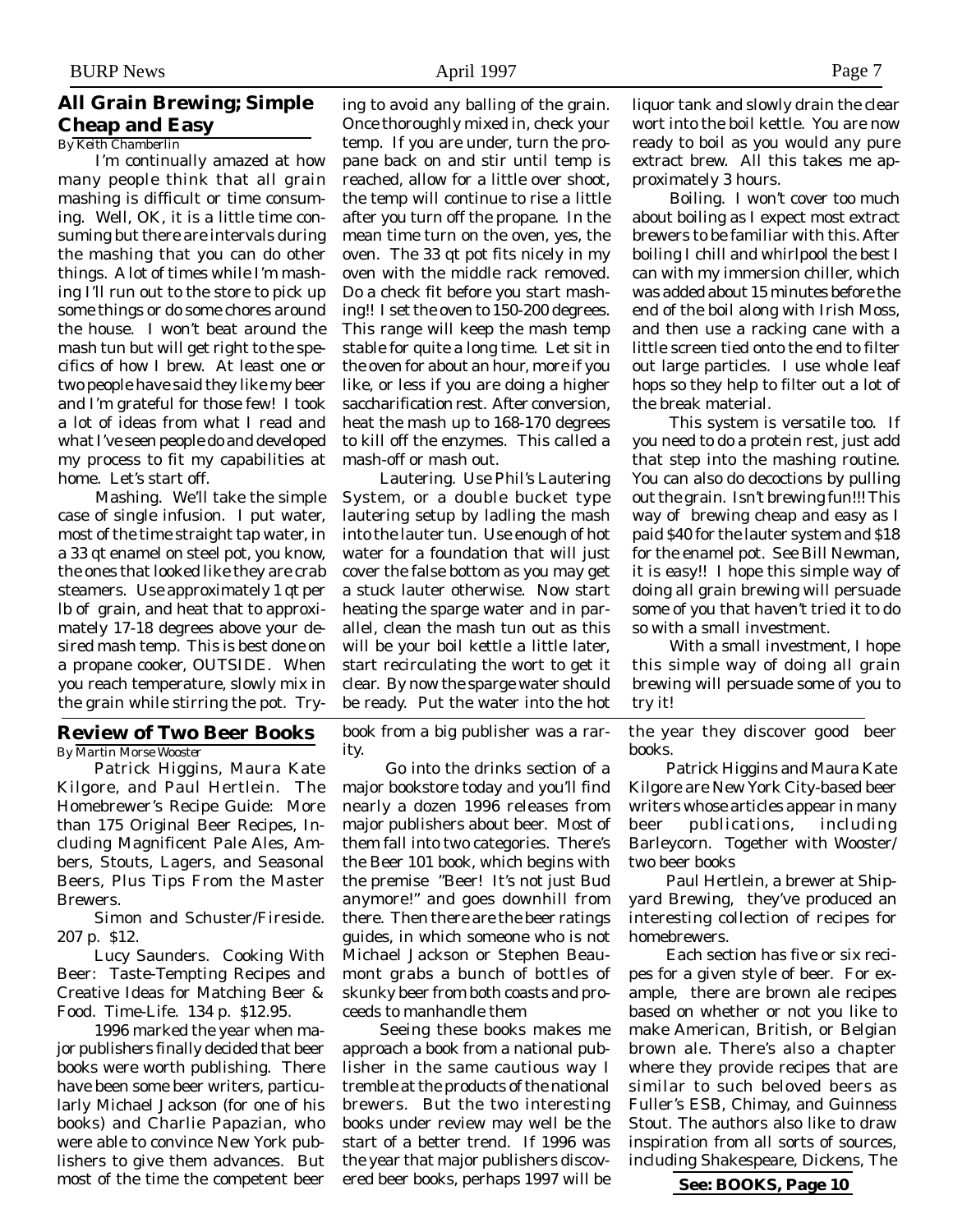# **Best of the (other) Newsletters**

*By Bob Cooke, BURP Libeerian*

**Herndon (VA) Wort Hogs (Mar 97)** Page 2 of the newsletter has a picture of a hairy monster (Dave Pyle) handing out bricks of fresh Cascade hops to members of the Wort Hogs following a presentation he and Becky made about Hopunion.

Also at the February meeting, Chris Schwartz of Potomac River Brewing Company gave a talk about the brewery and his personal experiences. Chris said that Potomac's first two batches were poured down the drain, but that when the brewery's supply of gypsum finally arrived, the subsequent batches improved dramatically. He considers Fairfax water supply to be low in both calcium and sulfate (gypsum provides both). He also invited club members to get yeast from the brewery by appointment. For more info on the brewery call (703) 631-5430 or visit the web site at http:/ /mav.net/darc/prbc. On a more serious note, the newsletter relates the story of an Englishman, Scotsman, and an Irishman who had each ordered a pint of Guinness and had the misfortune of having a fly land in each beer. The Englishman pushed his beer away in disgust. The Scotsman fished the fly out and continued drinking as if nothing had happened. The Irishman picked the fly out of his drink, held it over the beer and then yelled "Spit it out, you bastard! Spit it out!"

**Arizona Society of Homebrewers (APR 97)** One member wrote of his visit to a local microbrewery and being pressed into service helping with cleanup, etc. A memorable aspect of this experience was his efforts to convince a devout Mormon farmer (who was there to pick up spent mash grains for his cattle) that his cattle would not be imbibing any alcohol in the mash grain.

The Great Arizona Beer Festival homebrew contest attracted about 195 entries. An advertisement for AHA membership announces that AHA offers a 15% reduction on annual dues (and Zymurgy subscription) to members of an AHA Registered Homebrew Club.

**Homebrewers of Philadelphia and Suburbs (HOPS)** The April 1997 newsletter contains a tutorial on the malting/kilning/mashing process, a description of the HOPS night at El Azteca restaurant, a review of the food and beer (on tap: Boon Kriek, Kasteel Double, and Celis White) at Monk's Cafe and Beer Emporium, a Commercial Beer Review of Chimay Grande Reserve, and a beer

trivia quiz. **Houston's Foam Rangers** March and April 1997 An article on "Yeast, Lies and Videotape" lists various Wyeast yeast stains and their probable origins. See the original newsletter for all the caveats, but the bottom line (with no guarantees) is:

1056 American Ale - Sierra Nevada, Narragansett, and perhaps the original Ballantine yeast.

1272 American Ale II - Red Tail

1028 London Ale - Worthington's White Shield 1318 London Ale III - Young's

1275 Thames Valley Ale - probably Henley on Thames 1084 Irish Ale - "Could it be ... um ... Guinness?"

1098 British Ale - Whitbread

1968 London ESB - Fuller's

1728 Scottish Ale - rumored to be McEwan's

1338 European Ale Wissenschaftliche

1214 Belgian Ale - Chimay, then Chimay not

1762 Abbey Ale - possibly Rochefort Trappist brewery

3787 Trappist High Gravity - possibly Westmalle

1338 Belgian Strong - Duvel ?

3944 Belgian Witbier - Hoegaarden/Celis White

2007 Pilsen Lager - "The name is a misnomer. Wyeast now calls it a classic American Pilsner strain. Yeah, from the largest brewery company in America...and the world...somewhere around St. Louis. Throws a green apple /acetaldehyde flavor that is characteristic of Bud, if you aren't careful."

2035 American lager - August Schell

2112 California lager - "I think it may be the Anchor Steam yeast"

2042 Danish lager - allegedly Carlsberg

2124 Bohemian lager - perhaps EKU

2206 Bavarian lager - rumored to be Weihenstephan 3470

2278 Czech Pils lager - suspected to be PU 2308 Munich lager - Weihenstephan 308

An article on raw barley emphasizes its use in Guinness stout (except that Guinness destined for Germany in which case only malted grain for Reinheitsgebot compliance). Raw barley contributes to head, full body and mouthfeel, but the same proteins also cause chill haze problems and even stuck runoff in traditional lautering. In stout, the fining capability of roast barley counteracts the hazing effect of raw barley.

**Oregon Brew Crew (Portland, OR) Club,** APR 97 is organizing a swap of beer paraphernalia with individuals in France. Observations from a course in Yeast Management offered by Oregon State University included the following: the Genome Project has identified all 6,000 genes in yeast; Lallemond dried yeast is produced with a technique that does not require aeration when pitched; controlling trub by racking or "knocking the trub out of the cone" within the first 24 hours of fermentation is recommended - trub accelerates autolysis and hinders clean beer. A page entitled "April Recipes and Technique" contains three articles: one by Brig Straton on converting an old lawnmower to a grain mill; another by F. May Tag on sparging grain with a clothes washer on the spin cycle; and a recipe by Delano DuGarm for an IPA (is there a connection?)

### **DO YOU WANT TO SEE YOUR NAME IN PRINT?**

Write for the BURP News! Authors, with or without talent needed immediately to pen informative and creative articles about Homebrewing! See Page 3 for details. You could be famous someday!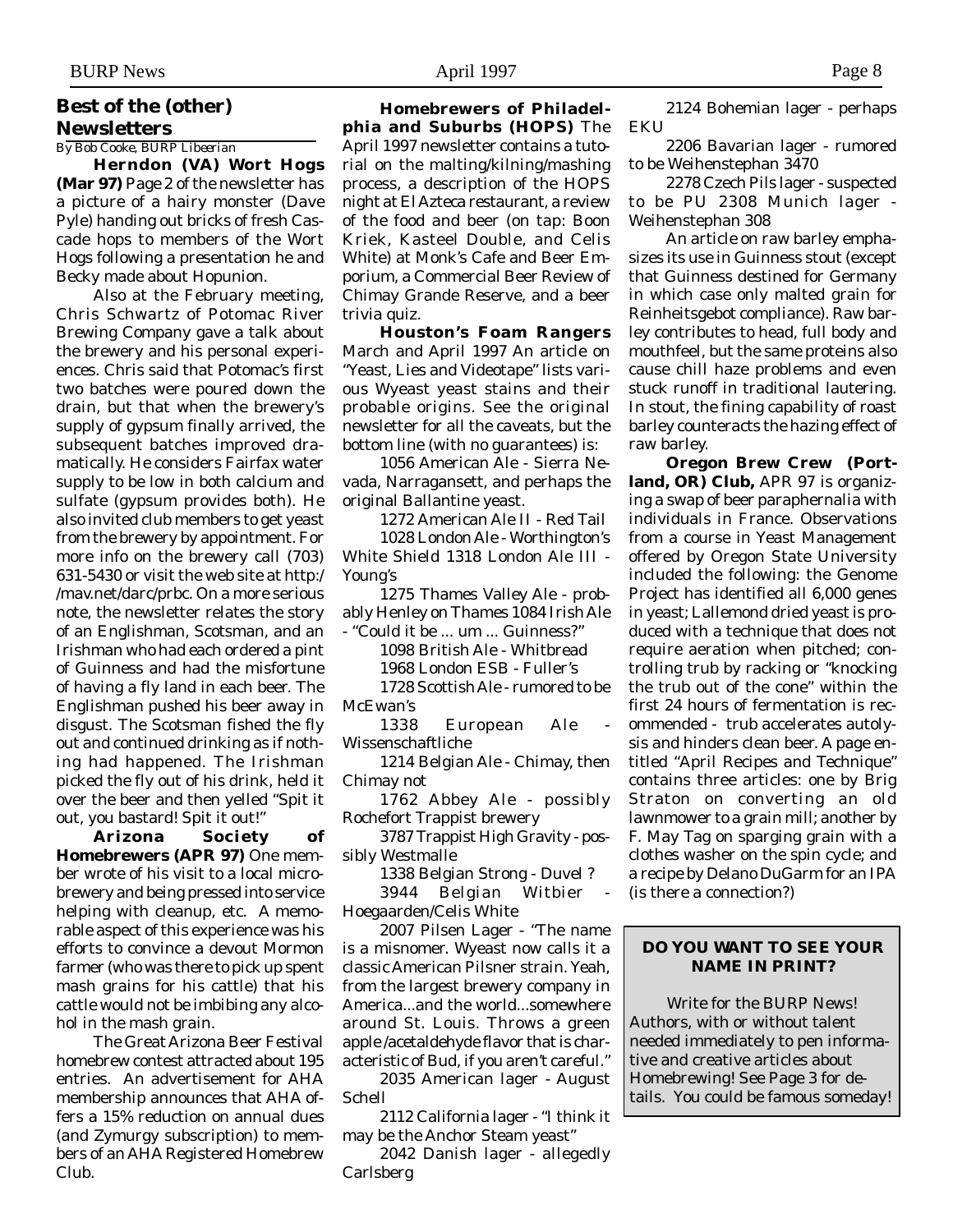## **Volunteers Needed for MASHOUT '97**

*By Bill Ridgely, Minister of Propoganda*

MASHOUT '97 (the Mid-Atlantic States Homebrewers Campout) is scheduled for Friday, August 22 through Sunday, August 24 1997 at beautiful Popenoe's Mountain in Rocky Gap, MD. This will be the gala 10th Anniversary MASHOUT, and we expect it to be the biggest and best homebrewer event in the East. However, to bring it off successfully, many volunteers will be needed.

Bill Ridgely will be chairing this year's MASHOUT Committee and would like to enlist committee members from both BURP and other interested area homebrew clubs.

Volunteers will also be needed for MASHOUT itself. Here is a short list of tasks that BURPers (and other club members) can help with:

- Site setup and tear-down: We're planning to rent a large tarp this year to cover both the cooking and dining area in case of inclement weather. Some help will be needed to set this up on Friday and take it down on Sun-

## **Book Review: "Brew Chem 101" by Lee Janson**

*Reviewed by Mark Stevens, Minister of Culture*

"Brew Chem 101: The Basics of Homebrewing Chemistry" by Lee W. Janson, Ph.D., Storey Publishing, 1996, ISBN 0-88266-940-0.

Here's a quick rundown on a new book by Lee Janson called "Brew Chem 101: The Basics of Homebrewing Chemistry".

The book is a valiant, and largely successful, effort at making a large, difficult subject understandable to everybrewer. It's just the bare essence of chemistry from a homebrew perspective, written at a level that even a brewer with nothing more than basic high school science should be able to understand. That doesn't mean the author has only a simplistic understanding of chemistry. Quite the contrary: Janson holds a Ph.D. degree in biochemistry.

 The book begins with a recap of the brewing process, with an eye toward potential areas of chemistry incampfire.

volunteers will be needed to clean up more go. Volunteers will be needed to and rearrange the barn some weekend help with setup, cooking, serving, and prior to the event. The purpose of the cleanup (as well as hauling water to cleanup will be to make the barn avail-the site from Rocky Gap). able for the Saturday night dance if nificant work will be required to accomplish this, but we intend to make a "pre-MASHOUT" campout.

will be needed to man the MASHOUT MASHOUT activities will also be apregistration table and greet campers preciated. on Friday and Saturday. We fully expect up to 200 people to attend this MASHOUT Committee or willing to year's event, and the property owners help out in any way should contact Bill want to make sure there's some semblance of crowd control. If we get 1391 (W) or e-mail ridgely@burp.org. enough volunteers, no one should have to spend more than an hour or two on forward to seeing everyone at the registration table.

- Cooking and serving meals: Once again, BURP plans to sponsor a

terest. Janson then moves on to discussing basic tenets of organic and inorganic chemistry, such as how molecules form. There is a short introduction to water chemistry, including a chart showing common ions in water, their role in the brewing process, and their potential impact on beer flavor. Finally, there is a concise discussion of hop isomerization— simple and easily understood.

Janson moves into the realm of biochemistry in Chapter 2, where he talks about the three major types of molecules in beer: sugar, proteins, and lipids. He discusses how each of these form, how they change, how they play their roles in the brewing process, and how they affect your beer.

Chapter 3 describes yeast and the fermentation process. Concepts such as flocculation and attenuation are explained. Pathway charts, which show the chain of events occuring as complex sugars change to alcohol, are provided to augment the descriptions.

In Chapter 4, Janson talks about the mashing process, how each step is

day. Also, we plan to set up a volley-Saturday night barbecue and Sunday ball court, horseshoe area, and other morning pancake breakfast. With the entertainment facilities, and we'll numbers of people now attending need help collecting firewood for the MASHOUT, this feeding frenzy may - Barn cleanup: A work team of for this year, we're going to give it one have to be re-thought in the future, but

weather doesn't cooperate. Some sig-wishing to lead a daytime excursion a fun time out of it. Just think of it as tion) or sponsor a beer-related activ-- Registration table: Volunteers ideas for daytime (or nighttime) - Daytime activities: Anyone on Friday or Saturday (car trip, hiking trip, bicycle ride, caving expediity is welcome to volunteer. Other

> Those wishing to sit on the Ridgely at 703-971-5744 (H), 301-827-

> Thanks in advance, and I look MASHOUT '97!



optimized to promote enzyme activity, and what is being accomplished at that step. Some discussion is provided on the importance of boiling, including caramelization, temperature and volume considerations.

Chapter 5 is devoted to off flavors, with an alphabetical catalog of many of the major flavor flaws found in beer. Janson explains the source of these off-flavors and presents practical advice for reducing or eliminating the problems. Chapter 5 could serve as a valuable discussion for the prospective BJCP judge, studying formation and prevention of common defects in beer. Chapter 6 expands on this discussion with information about evaluating beer.

Overall, a very nice, concise treatment of a complex subject. While less detailed than books like George Fix's "Principles of Brewing Science", "Brew Chem 101" is simple, direct, and practical. I can't imagine it being possible to introduce brewers to the chemistry behind the beer with any gentler touch than that shown by Dr. Janson.